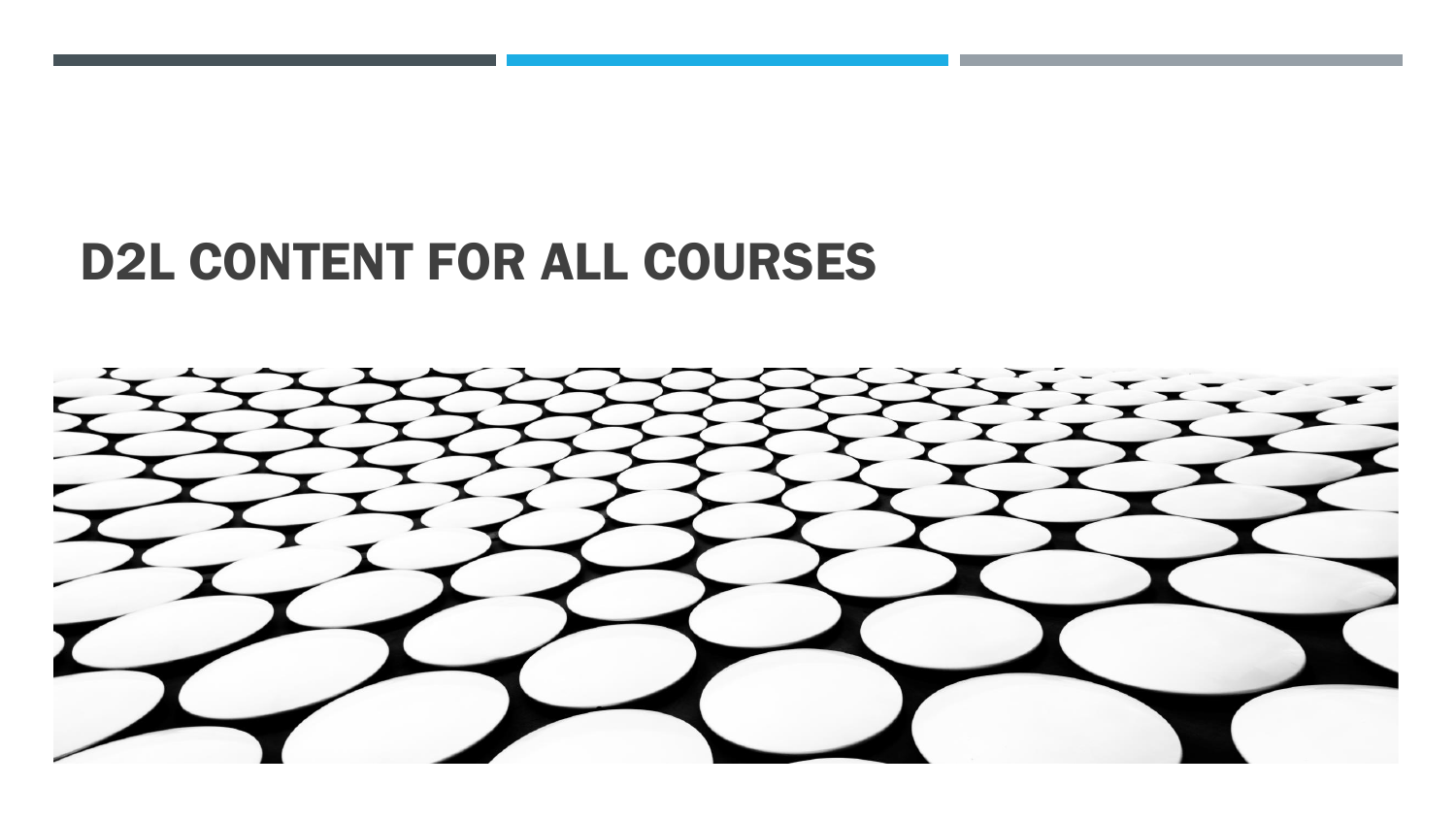# NEW CONTRACT LANGUAGE

## ■ Section 6.18.A.13

All faculty, even if they are not teaching a distance-delivered course, will post the syllabi for their courses to the college's learning management system (LMS) each semester.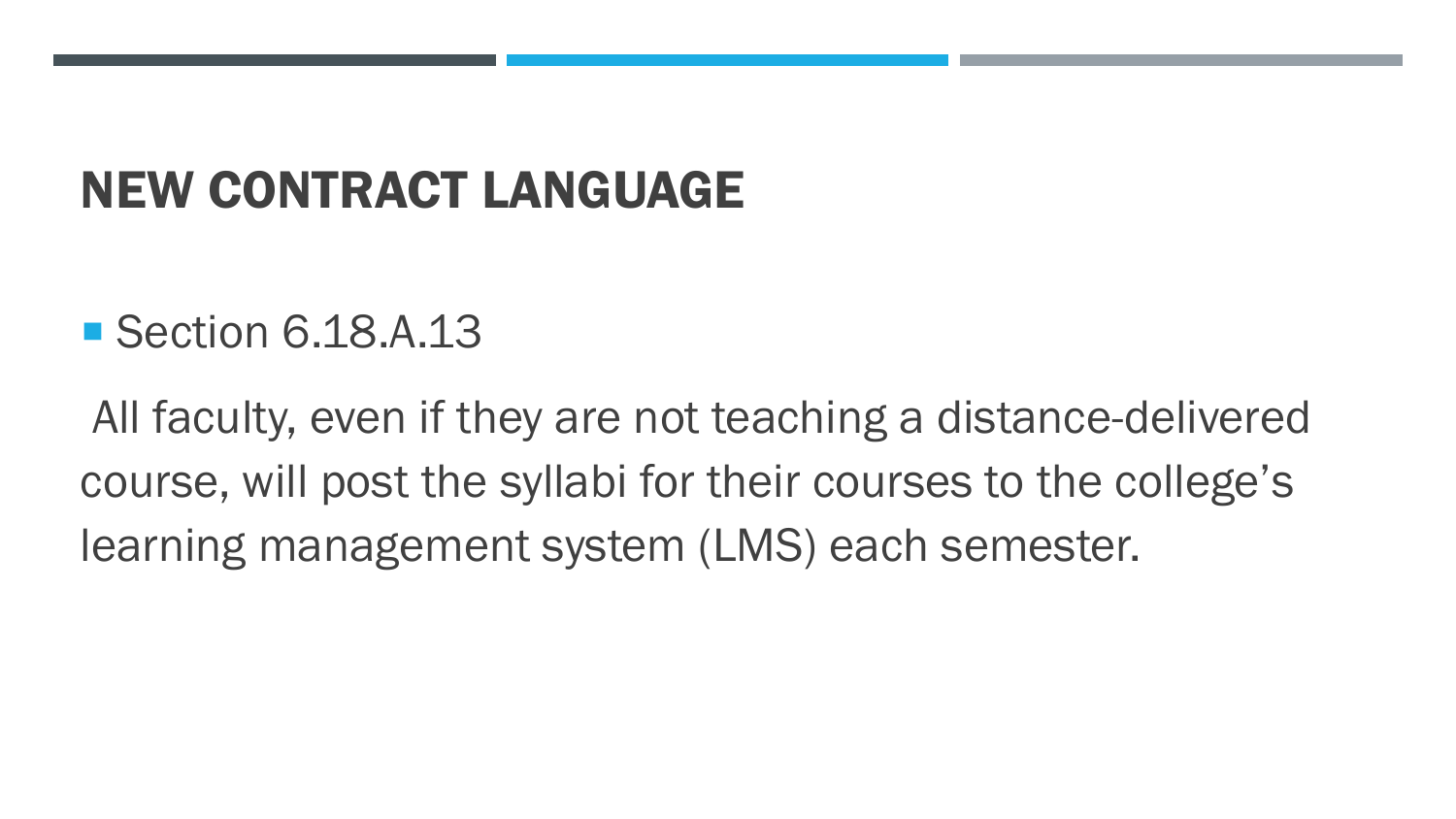### WHY POST CONTENT IN D2L FOR A TRADITIONAL CLASS?

- **Share important course information to students for review at any time** 
	- Syllabus
- **Eliminate the need to copy materials to hand out**
- Use as a tool to prepare students for an upcoming class
	- **Flipped classroom**
- Resource for you to use during in-person class meetings

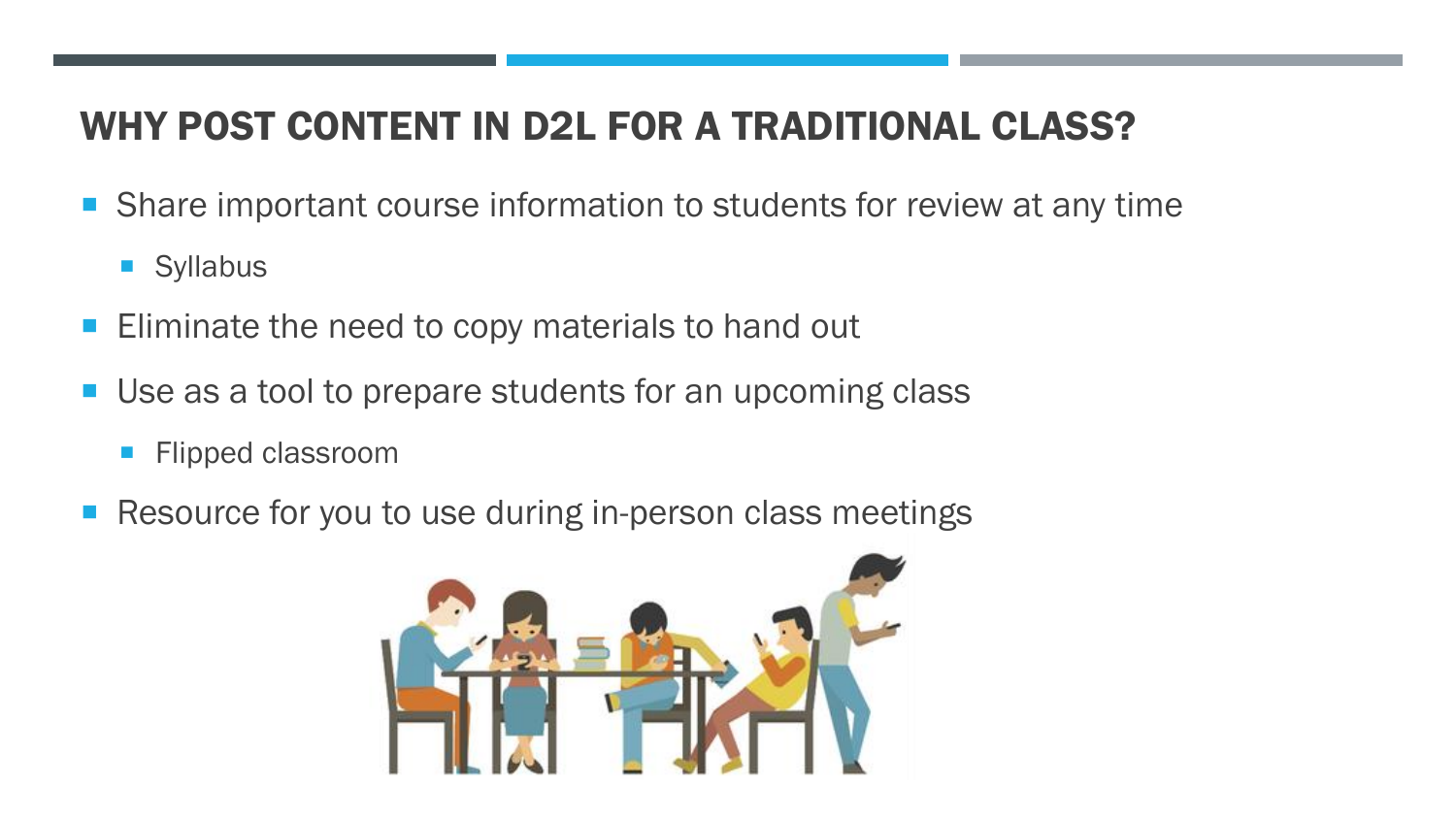## WHAT CONTENT SHOULD I POST IN D2L?

- You MUST post your syllabus
- **Lots of other content ideas** 
	- **Lecture notes**
	- **Objectives**
	- **Reading assignments**
	- **Links**
	- **Video/Audio**
	- **Announcements/Reminders**

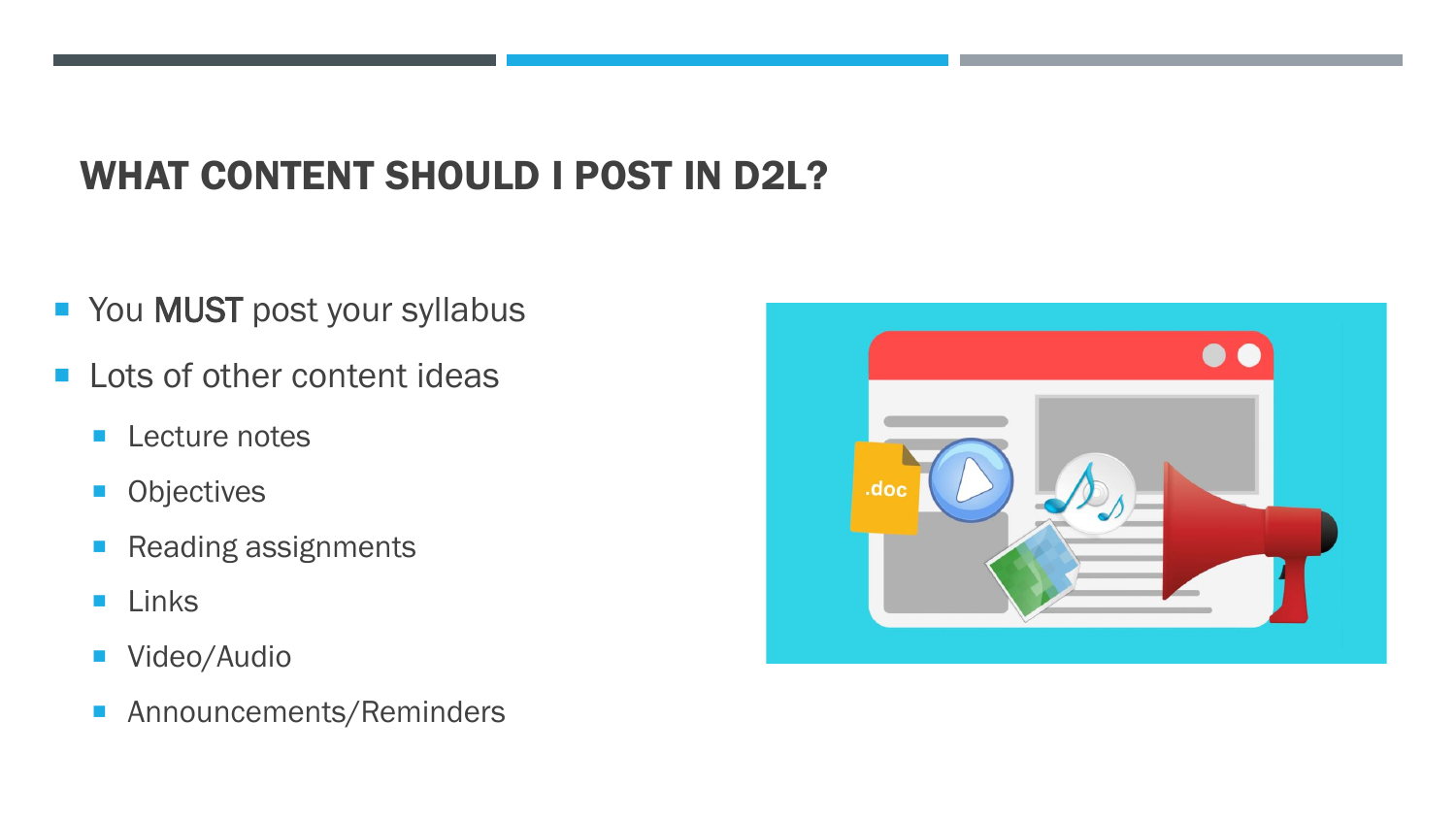#### ADDING CONTENT IN D2L

#### <https://youtube.com/playlist?list=PLxHabmZzFY6kW9sWzRny44iya0JrpFcDp>

#### Overview of D2L

- Navigating the course
- **Organizing content**
- Communication tools

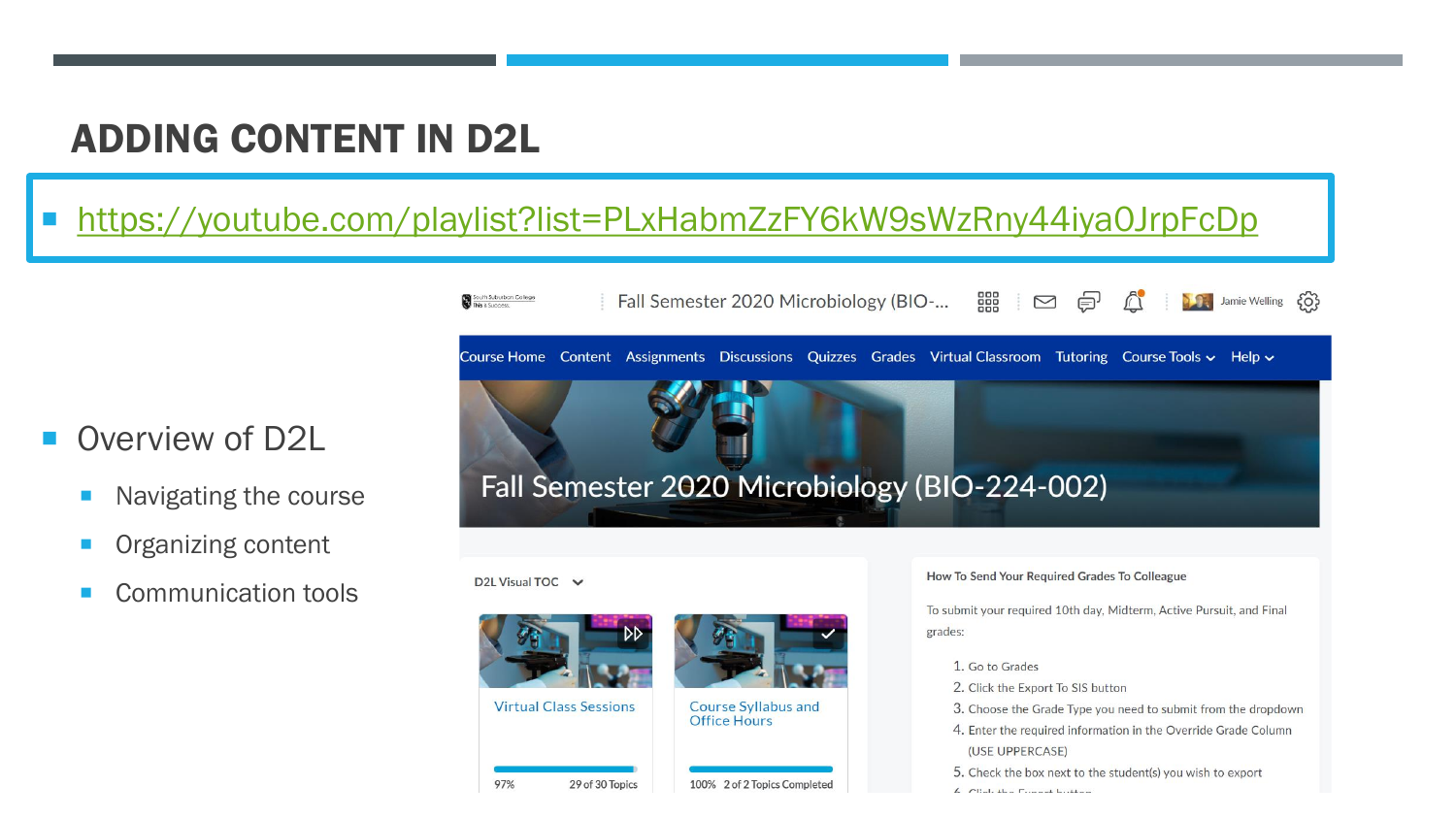| <b>ORGANIZING CONTENT</b>                                               |                                                                                          | Module 2: Cell<br>23<br>Structure and<br>Add a sub-module<br>Metabolism                           |
|-------------------------------------------------------------------------|------------------------------------------------------------------------------------------|---------------------------------------------------------------------------------------------------|
| Add modules (and submodules)-                                           |                                                                                          | 31<br>Module 3: Genetics<br>Begins September 30                                                   |
|                                                                         | Add content to the module (or submodule)                                                 | Module 4: Evolution<br>16<br>: and Ecology<br>Begins November 4                                   |
| H<br>Module 1 Content<br>9                                              | :: Module 1 Content                                                                      | Comprehensive Final<br>$\overline{2}$                                                             |
| 8<br>Module 1<br>$\ddot{\mathrm{H}}$<br>Assignments                     |                                                                                          | : Final Project<br>$\overline{2}$                                                                 |
| Module 2: Cell<br>23<br>$\ddot{\textbf{H}}$ Structure and<br>Metabolism | Upload / Create $\vee$<br>Existing Activities V<br><b>Upload Files</b><br>Video or Audio | Mastering Launch<br>$\begin{array}{ c c } \hline 1 \end{array}$<br>: (Instructor Only!)<br>Hidden |
| 31<br>Module 3: Genetics<br>Begins September 30                         | ä<br>Create a File<br>Create a Link                                                      | Add a module                                                                                      |
| Module 4: Evolution<br>16<br>: and Ecology                              | Add from Manage Files                                                                    |                                                                                                   |
| Begins November 4                                                       | Add Object from LOR                                                                      |                                                                                                   |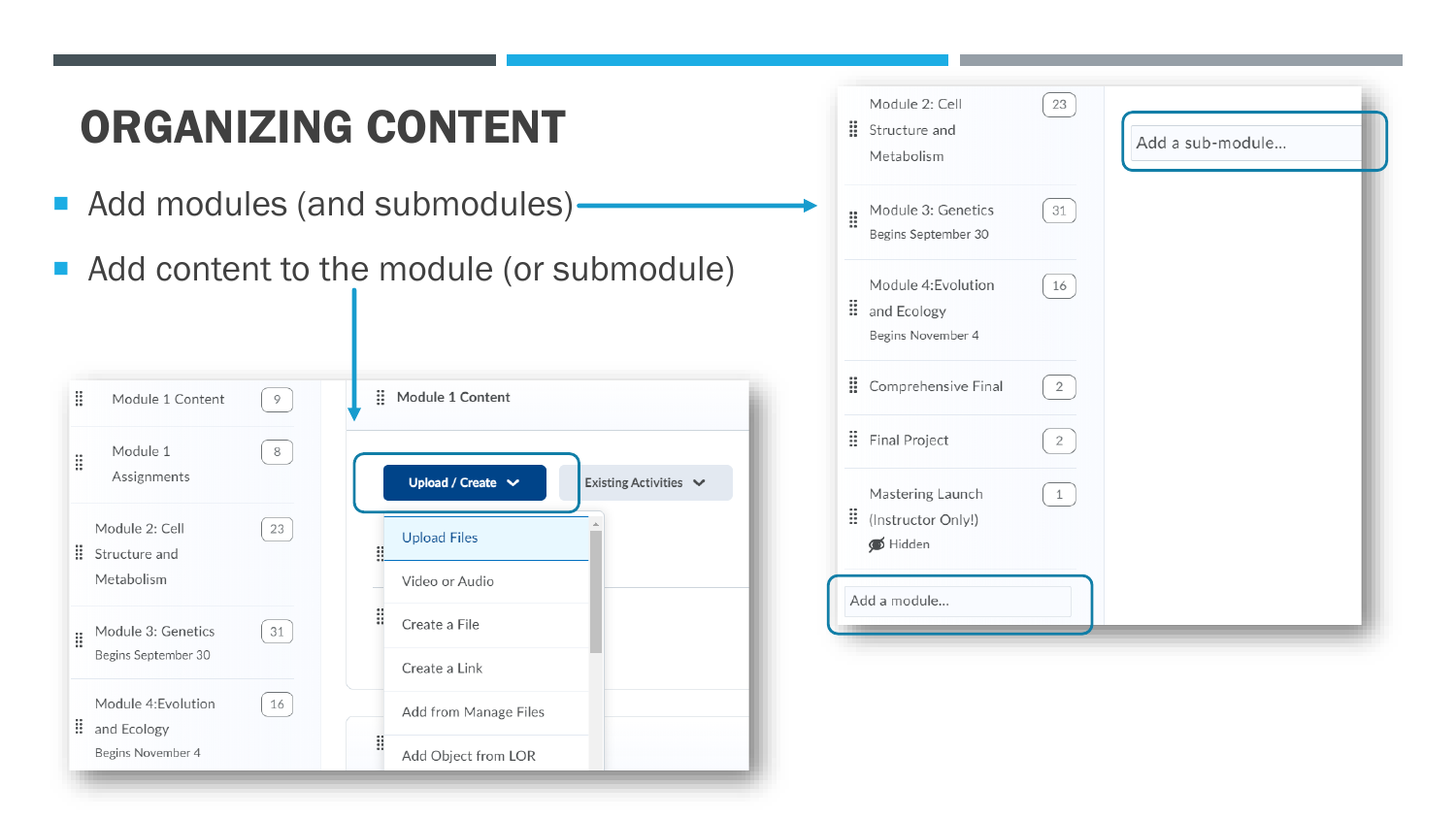### COMMUNICATION TOOLS

- **Instant messages and email** 
	- **Emails go to the SSC Student Email**
	- Replies come to your SSC email
- **Announcements tool**
- **Discussions** 
	- **Pulse app notifications**